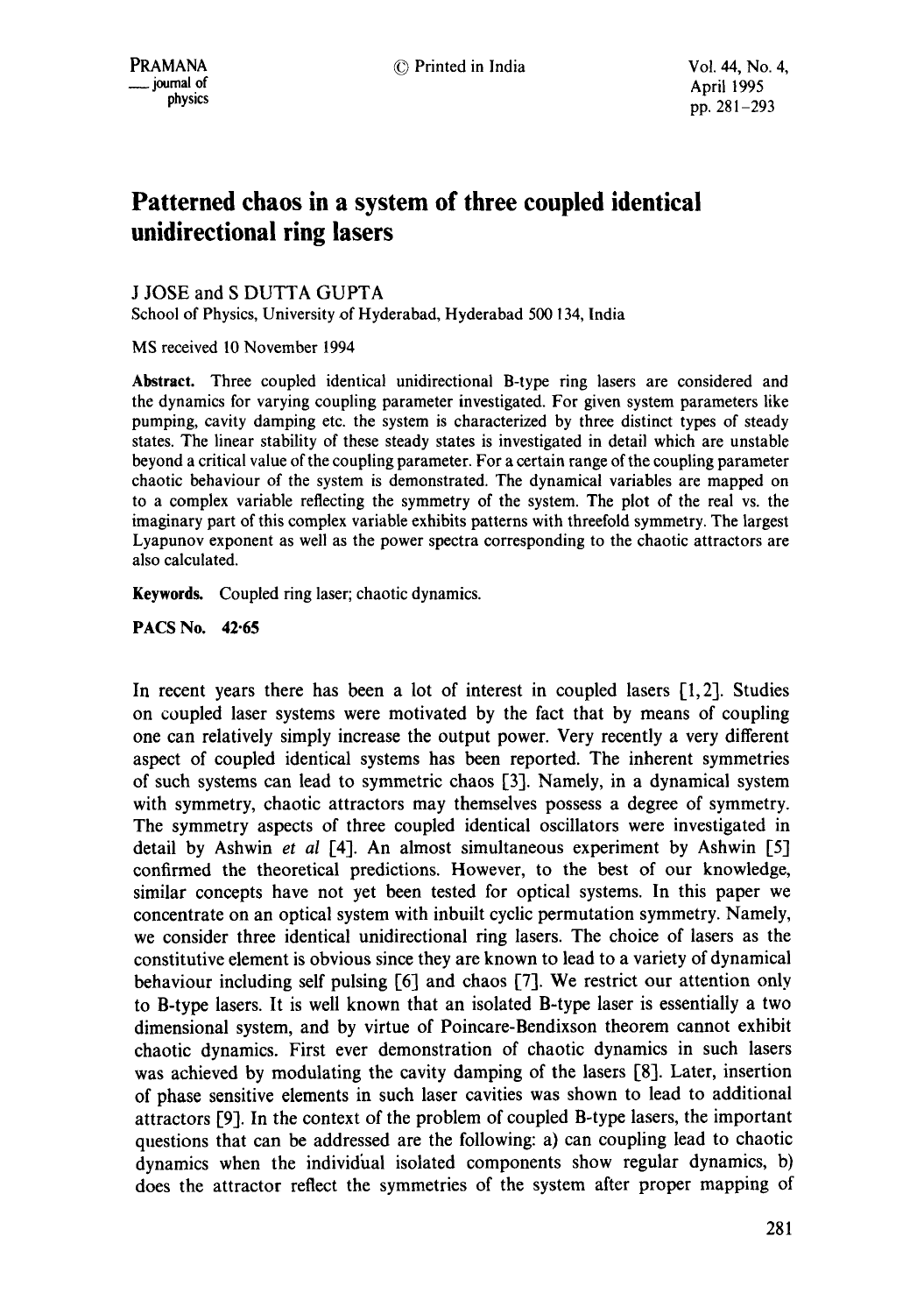### *J Jose and S Durra Gupta*

the dynamical variables. It is quite clear that since the dimension of the coupled system is now higher, chaos is not ruled out. In order to provide answer to the above questions we proceed in a systematic fashion, first by looking at the steady states and investigating their linear stability. The coupling parameter is used as the control parameter and the change of stability is investigated as the coupling strength is varied. We show that beyond a critical value of the coupling parameter, all the steady states become unstable. In the domain where the steady states are unstable we integrate the equations of motion numerically. We show the existence of a window in the values of the coupling strength where the system exhibits chaotic response. In order to have direct evidence of the chaotic dynamics, we calculate the largest Lyapunov exponent and show its positivity. Moreover, we look at the power spectra which shows broad band features. To extract the symmetry features of the chaotic attractor, following ref. [4] we construct a complex dynamical i variable which retains the symmetry of the system. The depiction of the variable on the complex plane exhibits the symmetries of the attractor.

Consider a system of three coupled B-type ring lasers. The lasers are assumed to be identical and unidirectional such that the output of the second laser is fed to the first and that of first is fed to the third and so on. Such a system can be described by the following set of equations  $[9, 1]$ 

$$
\frac{\mathrm{d}e_1}{\mathrm{d}\tau} = -\overline{\kappa}[e_1(1-d_1) + \beta e_2],\tag{1}
$$

$$
\frac{de_2}{d\tau} = -\bar{\kappa}[e_2(1-d_2) + \beta e_3],
$$
 (2)



**Figure 1.** Steady state values of  $e_i$ ,  $d_i$  ( $j = 1,3$ ) as functions of coupling parameter  $\beta$ . The state depicting equal field and inversion for all the lasers. Parameters used for calculation are as follows:  $\kappa = 100$ ,  $d_0 = 4.0$ .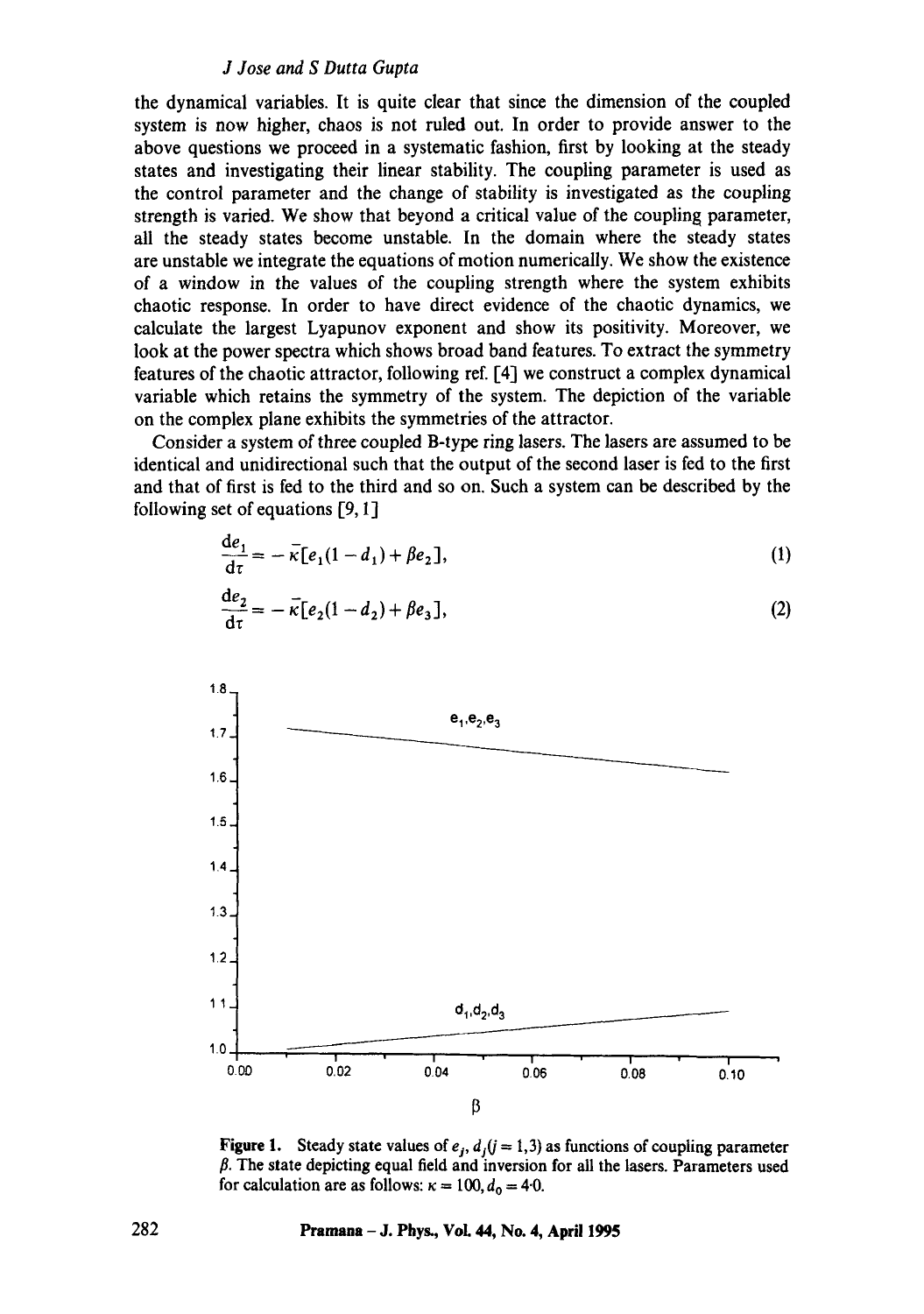

**Figure 2.** Steady state values of (a)  $e_i$  and (b)  $d_i$ , (j = 1,3), when all the three lasers have distinct fields and inversion. Other parameters are as in figure 1.

$$
\frac{\mathrm{d}e_3}{\mathrm{d}\tau} = -\overline{\kappa}[e_3(1-d_3) + \beta e_1],\tag{3}
$$

l,

$$
\frac{dd_i}{d\tau} = -[d_j - d_0 + e_j^2 d_j], \quad j = 1, 2, 3
$$
\n(4)

**Pramana** - J. Phys., Voi. 44, No. 4, April 1995 283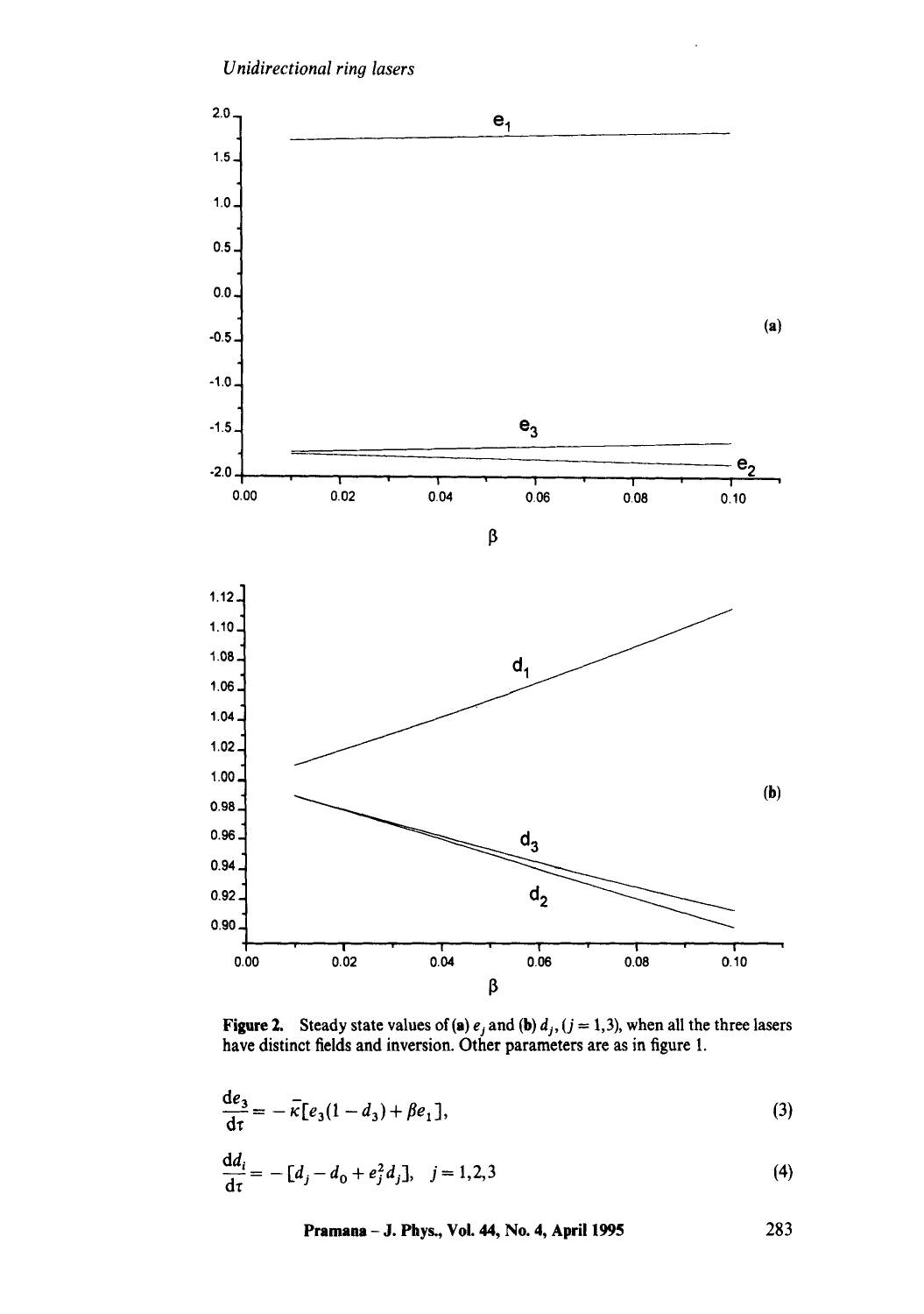

**Figure 3.** Steady state values of (a)  $e_i$  and (b)  $d_i$  ( $j = 1, 3$ ), when one of the lasers is **almost off. Other parameters are as in figure** 1.

where,  $\vec{\kappa} = \kappa / \gamma_{\parallel}$ , is the normalized (to longitudinal decay rate  $\gamma_{\parallel}$ ) cavity damping  $\tau = \gamma_{\parallel} t$  is the dimensionless time, and  $\beta$  is the coupling parameter. In all our calculations we have assumed  $\beta$  to be real for simplicity. In (1)-(4),  $e_j(d_j)$  denotes the dimensionless field envelope (inversion) of the *j*th laser.  $e_j$ s, for example, are normalized to the saturation amplitude, whereas,  $d_j$ s are normalized to the corresponding steady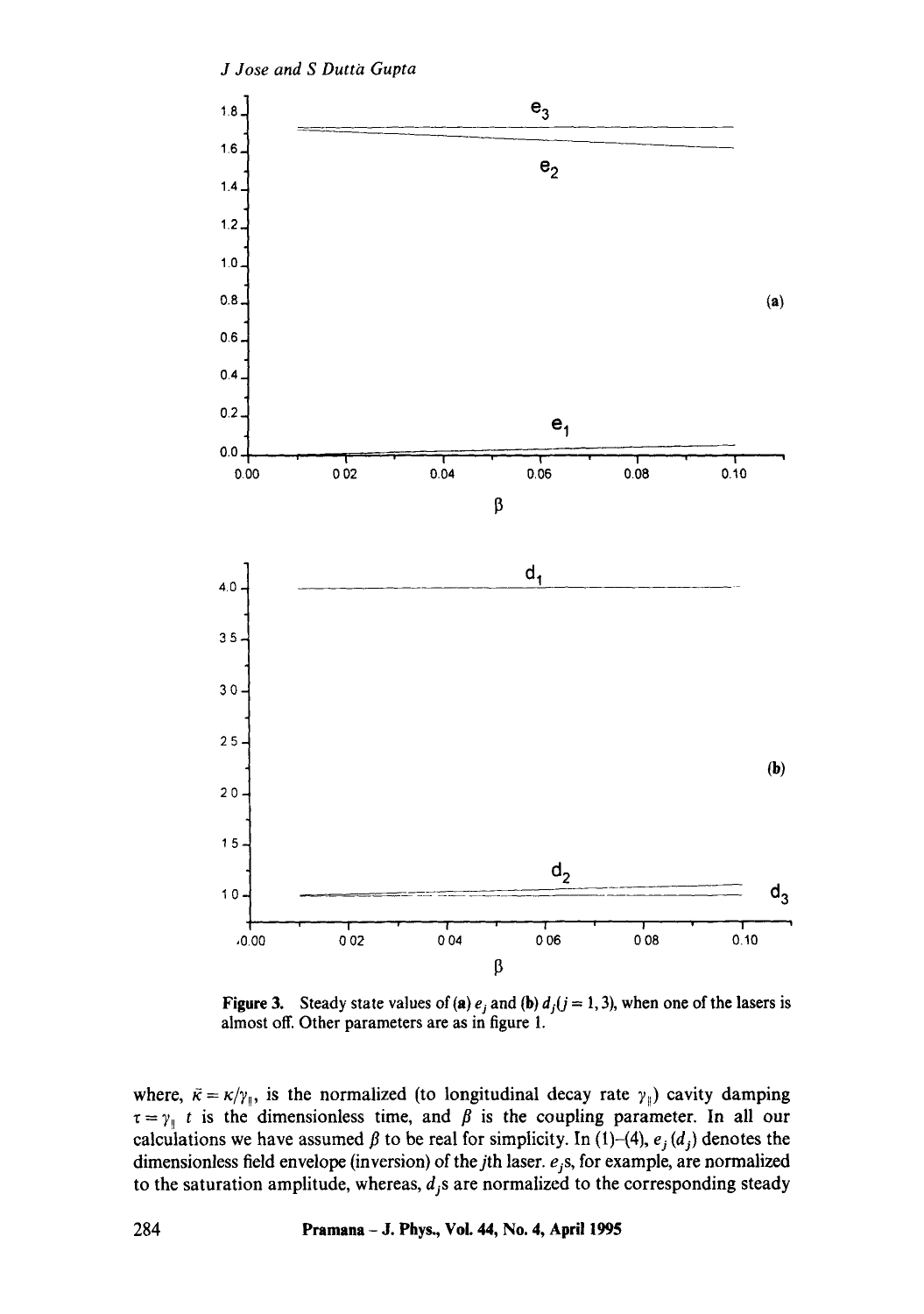#### *Unidirectional ring lasers*

state value of an isolated B-type system. Note also the invariant character of the system (1)–(4) under cyclic permutation of the indices 1,2,3.

We first look at the steady states and investigate their linear stability. The steady states are obtained by setting the time derivative to be zero in  $(1)$ - $(4)$ . One of the steady states, trivially obtained, is given by the following:

$$
\bar{d}_j = 1 + \beta,\tag{5}
$$

$$
\bar{e}_j^2 = \frac{d_0}{1 + \beta} - 1.
$$
 (6)

In (5) and (6) overbars denote the steady states. The steady states given by (5) and (6) represent the state of the system where all the three lasers have the same amplitude as well as inversion. Unfortunately other steady states could not be obtained by simple analytical methods. We resorted to numerical methods in order to obtain the other steady states of the system. The results for all the steady states are shown in figures 1-3. In these figures we have plotted the different possible steady state values of  $e_i$  and  $d_i$   $(j = 1-3)$  as functions of the coupling parameter  $\beta$  which was varied in the range 0.01 to 0.10. For numerical calculations we have chosen the other parameters as follows:  $d_0 = 4.0$ ,  $\overline{k} = 100$ . It is clear from figures 1-3 that three distinct types of



**Figure 4a.** 

**Pramana - J. Phys., Vol. 44, No. 4, April 1995 285**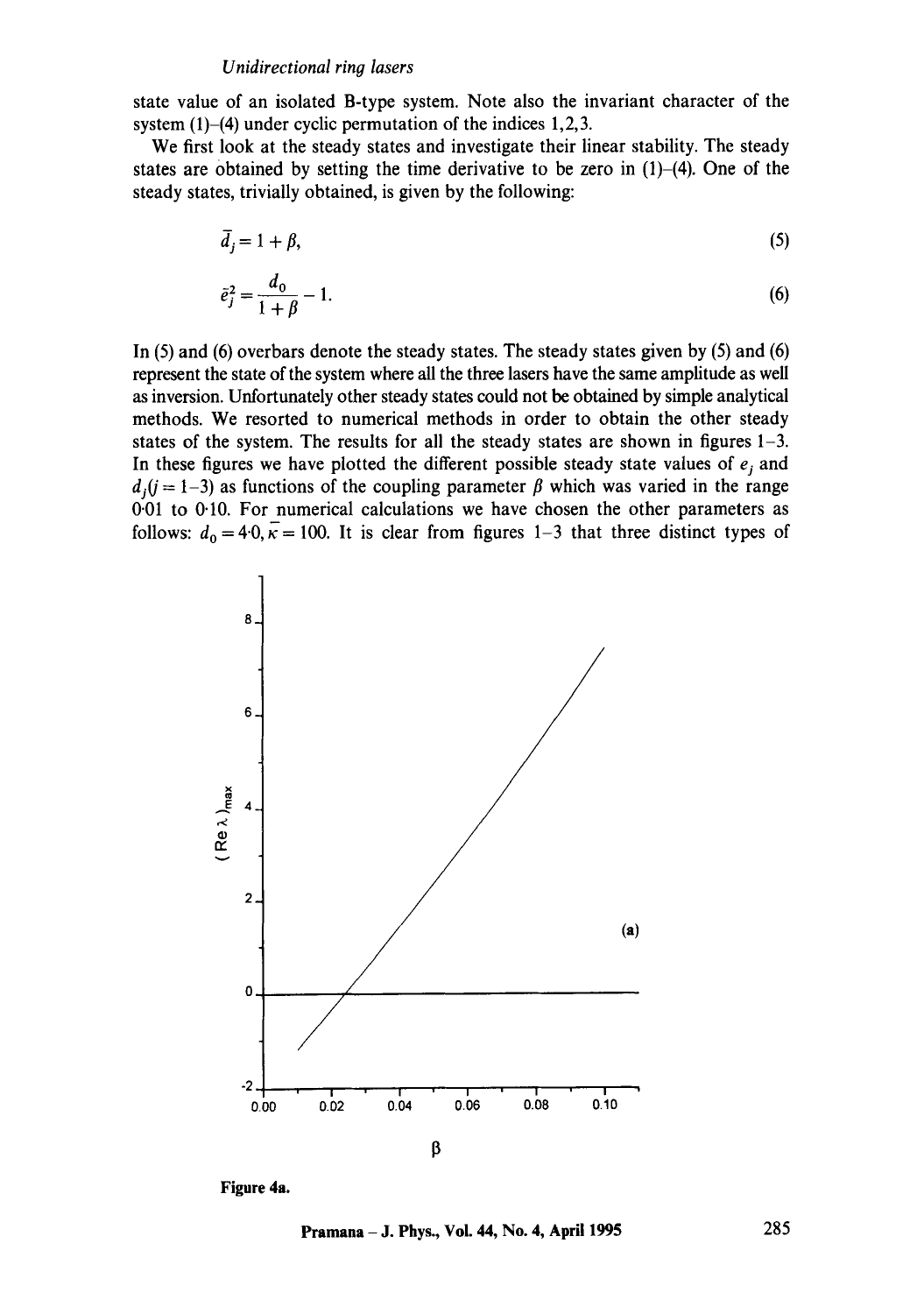

Figure 4. Largest positive real part  $[Re(\lambda)]_{max}$  of the eigenvalues of matrix A(see eq. (9)) for the steady state depicted (a) in figure 1 and (b) in figure 2.

steady states are possible. The first one is characterized by equal fields and inversions for each laser. The second one is characterized by all three lasers oscillating with non zero and distinct amplitudes (figures 2a and 2b), whereas, the third one depicts the situation when two lasers are on with the third laser close to the zero field state (figures 3a and 3b). Note that inversion corresponding to the almost "off" laser is slightly perturbed from the  $d_0$  value meaning thereby that the inital inversion remains unburnt. Note also that similar results hold when the indices are permuted in a cyclic fashion (i.e.  $1,2,3\rightarrow2,3,1\rightarrow3,1,2$ ). In what follows we present results pertaining to the linear stability of the solutions. The temporal evolution of small perturbations around the steady state values can be described by the following equation:

$$
\frac{d(\delta X)}{d\tau} = A \, \delta X,\tag{7}
$$

where  $\delta X$  represents the column vector of perturbations

$$
\delta X = (\delta e_1, \delta e_2, \delta e_3, \delta d_1, \delta d_2, \delta d_3)'
$$
\n(8)

**286 Pramana - J. Phys., Vol. 44, No. 4, April 1995**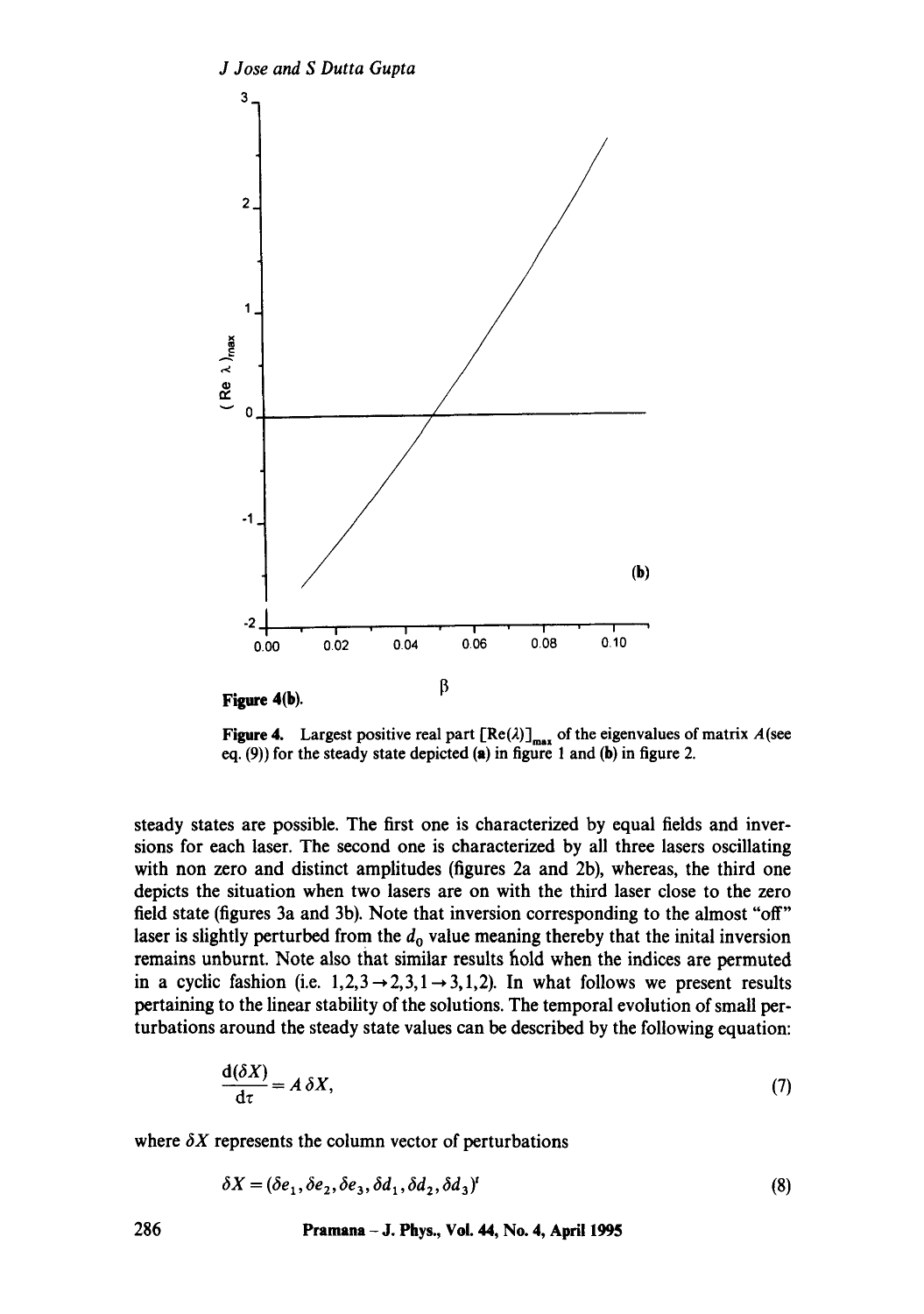

Figure 5b.

Pramana - J. Phys., Vol. 44, No. 4, April 1995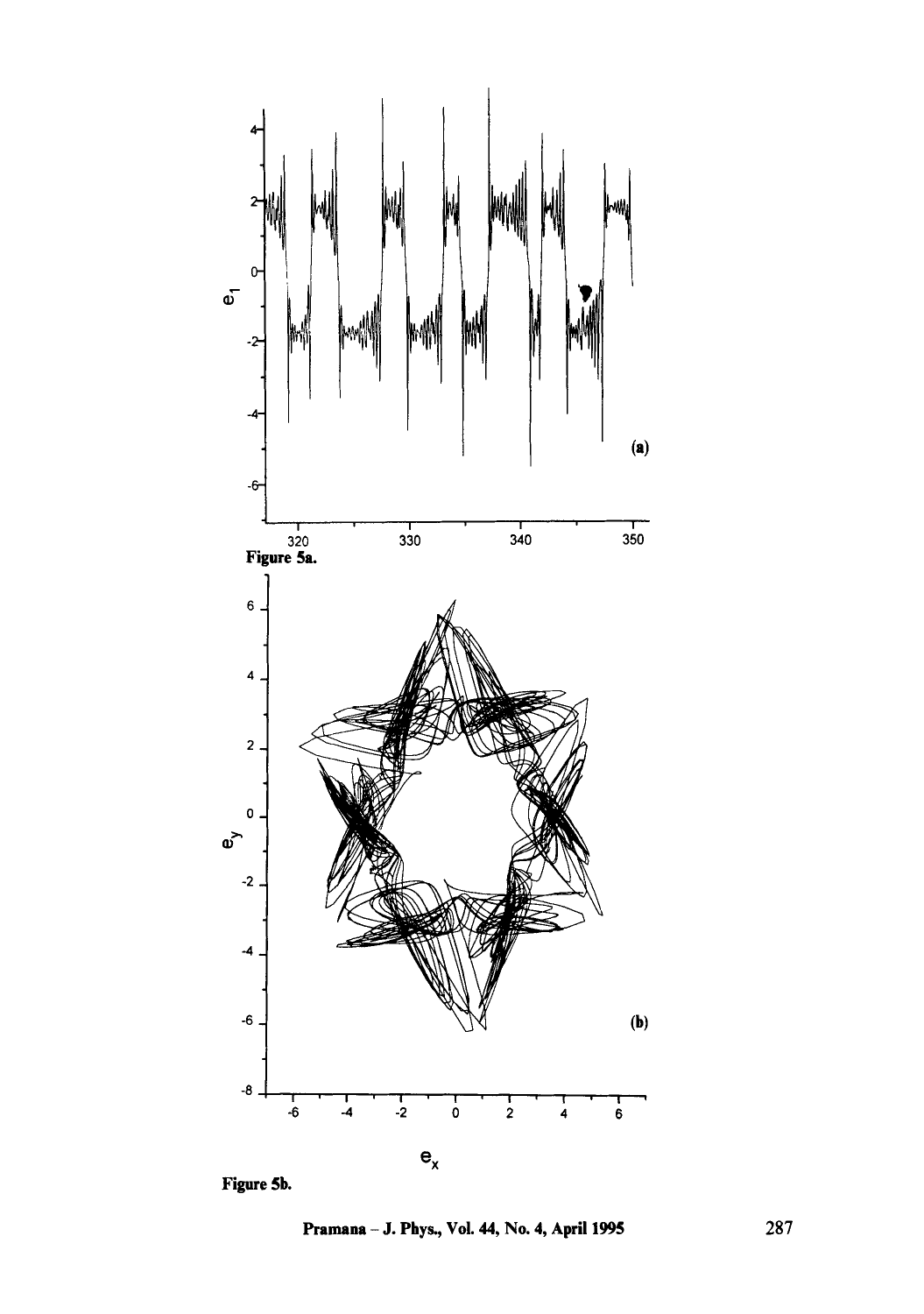

**Figure 5.** (a)  $e_1$  as a function of dimensionless time  $\tau$ , (b)  $e_y$  as a function of  $e_x$  and (c)  $e_1$  as a function of  $d_1$  for  $\beta = 0.05$ . Other parameters are as in figure 1.

and the matrix  $A$  is given by

$$
\begin{bmatrix}\n-\tilde{\kappa}(1-\bar{d}_1) & -\tilde{\kappa}\beta & 0 & \tilde{\kappa}\bar{e}_1 & 0 & 0 \\
0 & -\tilde{\kappa}(1-\bar{d}_2) & -\tilde{\kappa}\beta & 0 & \tilde{\kappa}\bar{e}_2 & 0 \\
-\tilde{\kappa}\beta & 0 & -\tilde{\kappa}(1-\bar{d}_3) & 0 & 0 & \tilde{\kappa}\bar{e}_3 \\
-2\tilde{e}_1\bar{d}_1 & 0 & 0 & -(1+\tilde{e}_1^2) & 0 & 0 \\
0 & -2\bar{e}_2\bar{d}_2 & 0 & 0 & -(1+\tilde{e}_2^2) & 0 \\
0 & 0 & -2\bar{e}_1\bar{d}_3 & 0 & 0 & -(1+\tilde{e}_3^2)\n\end{bmatrix}
$$
(9)

The real part of the eigenvalues of matrix A determines whether the steady state under consideration is stable or not. Presence of the positive real part of any eigenvalue heralds the instability of the fixed point. We have calculated numerically the eigenvaiues of the matrix A for all steady states. We have extracted the largest real part of the eigenvalues and investigated their dependence on the coupling parameters. The results are shown in figures 4a and 4b. Figure 4a, for example, depicts the stability aspect of the steady state solution of figure la. It is clear from figure 4a that with an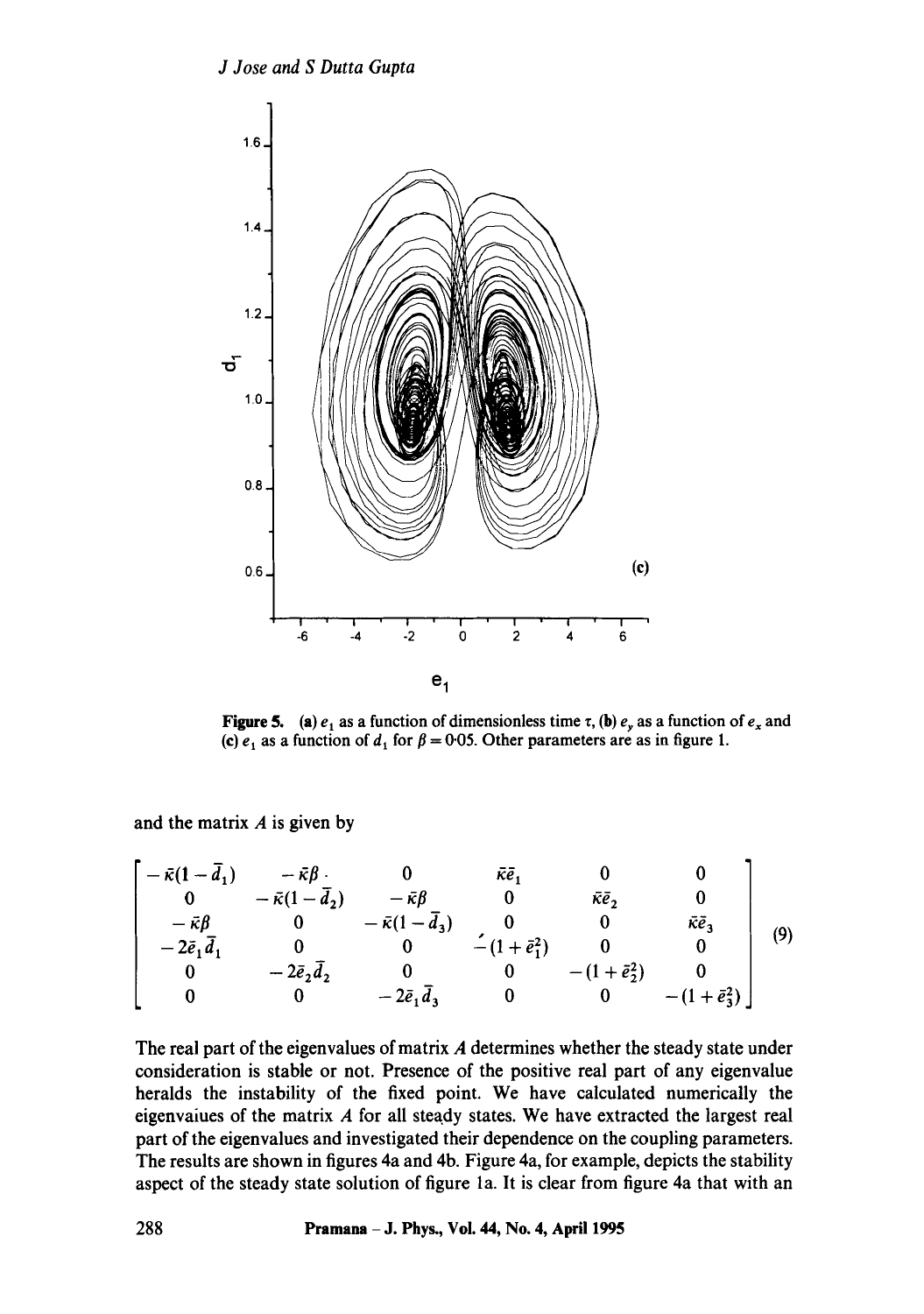# *Unidirectional ring lasers*



Figure 6a.



Figure 6b.

**Pramana -** J. Phys., Vol. 44, No. 4, April 1995 289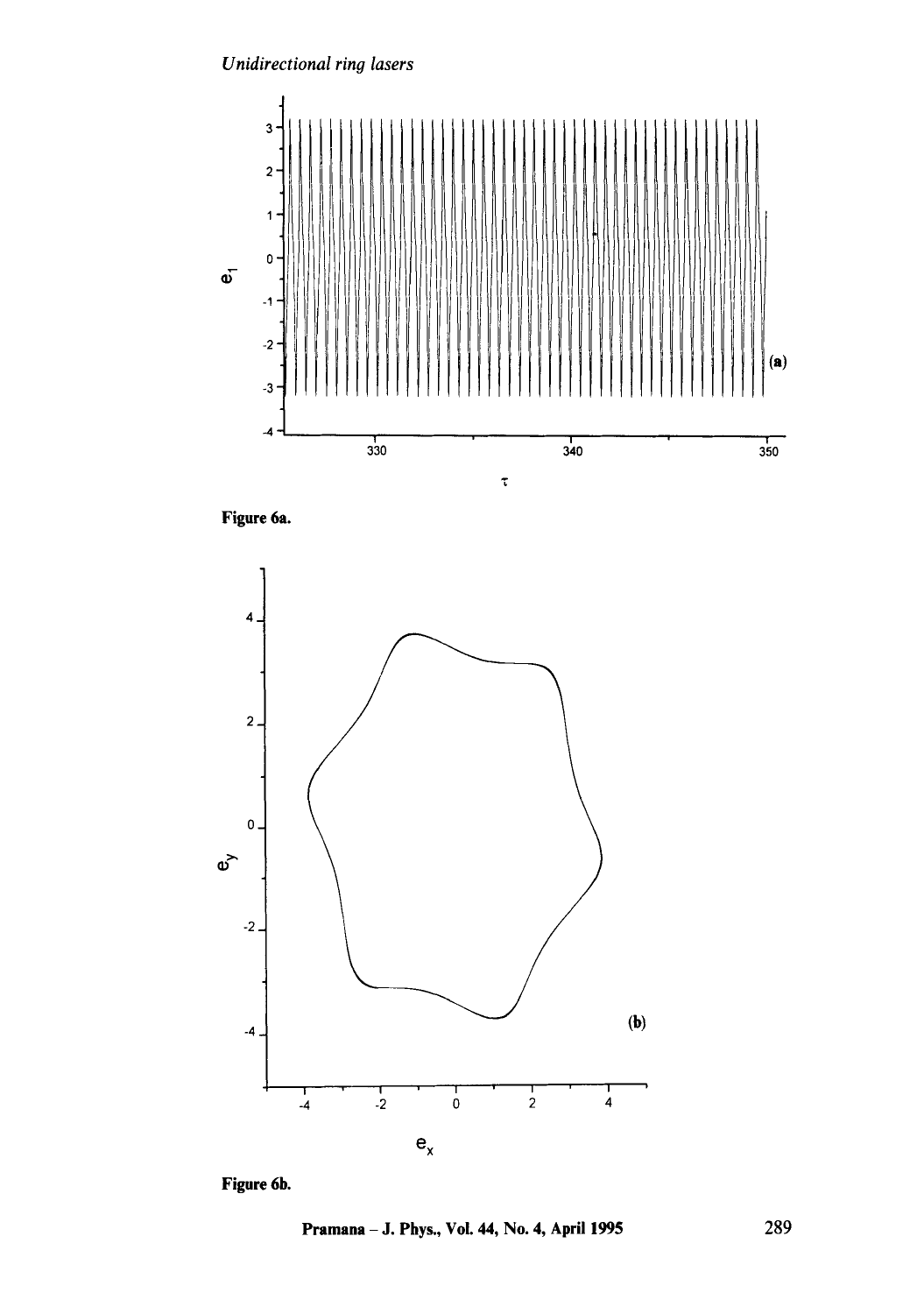

**Figure 6c.** Same as in figure 5 except that now  $\beta = 0.069$ .

increase in  $\beta$  the largest real part of eigenvalue  $[Re(\lambda)]_{max}$  increases from negative values crossing zero at about  $\beta = 0.024$ . Thus the state of equal fields and equal inversion for all the lasers becomes unstable when  $\beta$  crosses this value. The stability results for the steady state depicted in figures 2a and 2b are given in figure 4b and these steady states become unstable when  $\beta$  exceeds the-value 0.046. So far as the other type of steady states (with one of the lasers almosts off) is concerned, it is unstable over the range of  $\beta$  values considered. Thus for  $\beta > 0.046$  no stable fixed points exist and the system exhibits a richer temporal dynamics.

In the domain where there are no stable fixed points we integrated the set of equations  $(1)$ - $(4)$  numerically. Caution was taken in view of the stiff character of the equations. In order to see the symmetry aspects of the attractor following [41, we constructed a complex dynamical variable e as follows:

$$
e = e_1 \exp(2\pi i/3) + e_2 \exp(4\pi i/3) + e_3.
$$
 (10)

The imaginary part  $e_y$  of e as a function of the real part  $e_x$  reflects the inherent symmetries of the dynamics. In our numerical calculation we used a wide range of values of  $\beta$ . For a range of  $\beta$  values namely 0.049  $\leq \beta \leq 0.054$  chaotic dynamics was observed in the system. Below and above this window the dynamics was predominantly quasi periodic or periodic. In figure 5 we have shown the case corresponding to well developed chaos for  $\beta = 0.05$ . In figure 5a we have shown the temporal evolution of the field in one of the lasers. Figure 5b shows  $e<sub>v</sub>$  as a function of  $e_x$ , whereas in figure 5c  $e_1$  is plotted as a function of  $d_1$ . The three-fold symmetry of the attractor shown in figure 5b is easily noticed. In order to compare with the regular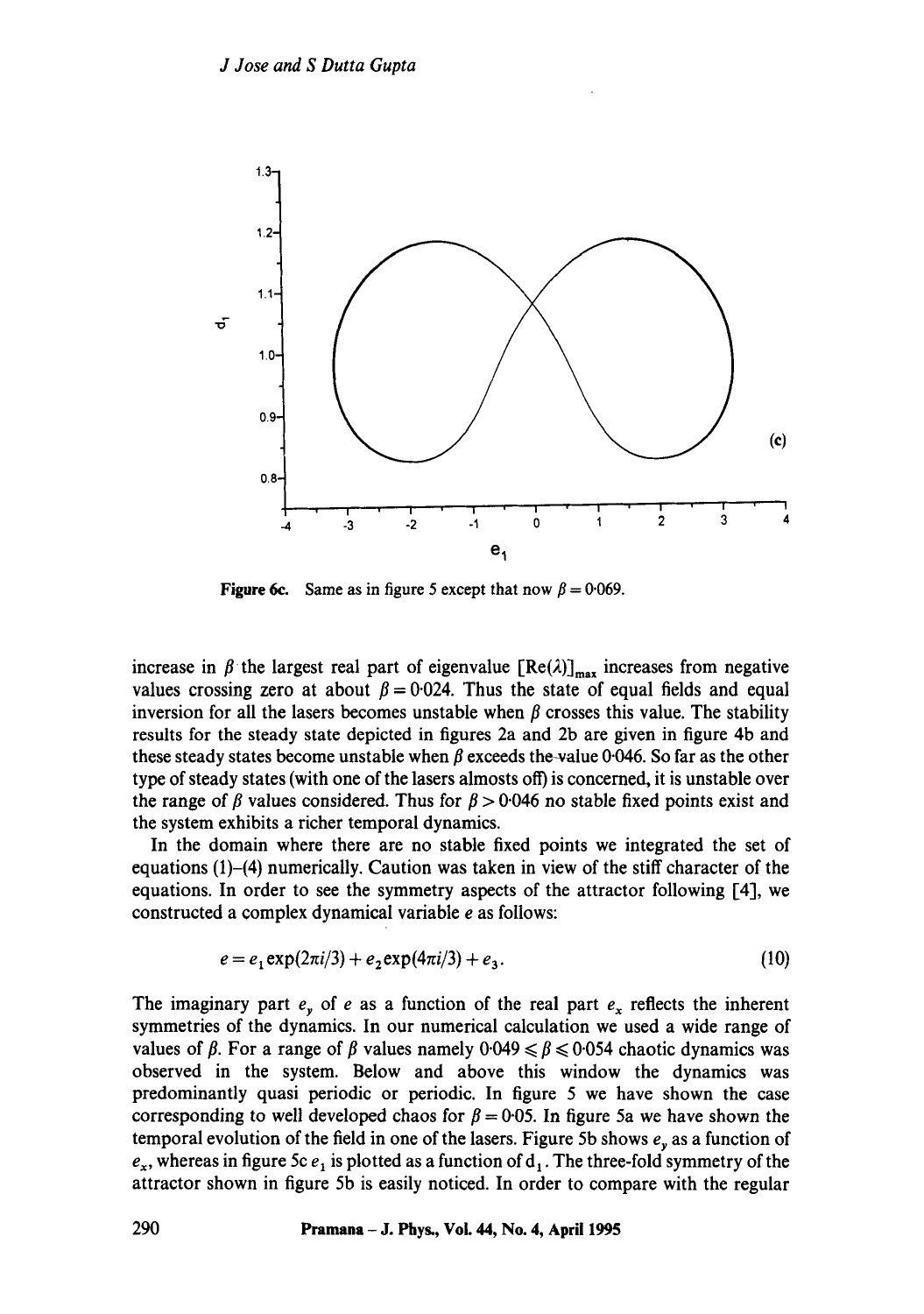

Figure 7. Convergence of largest Lyapunov exponent for  $\beta = 0.05$ .



Figure 8a.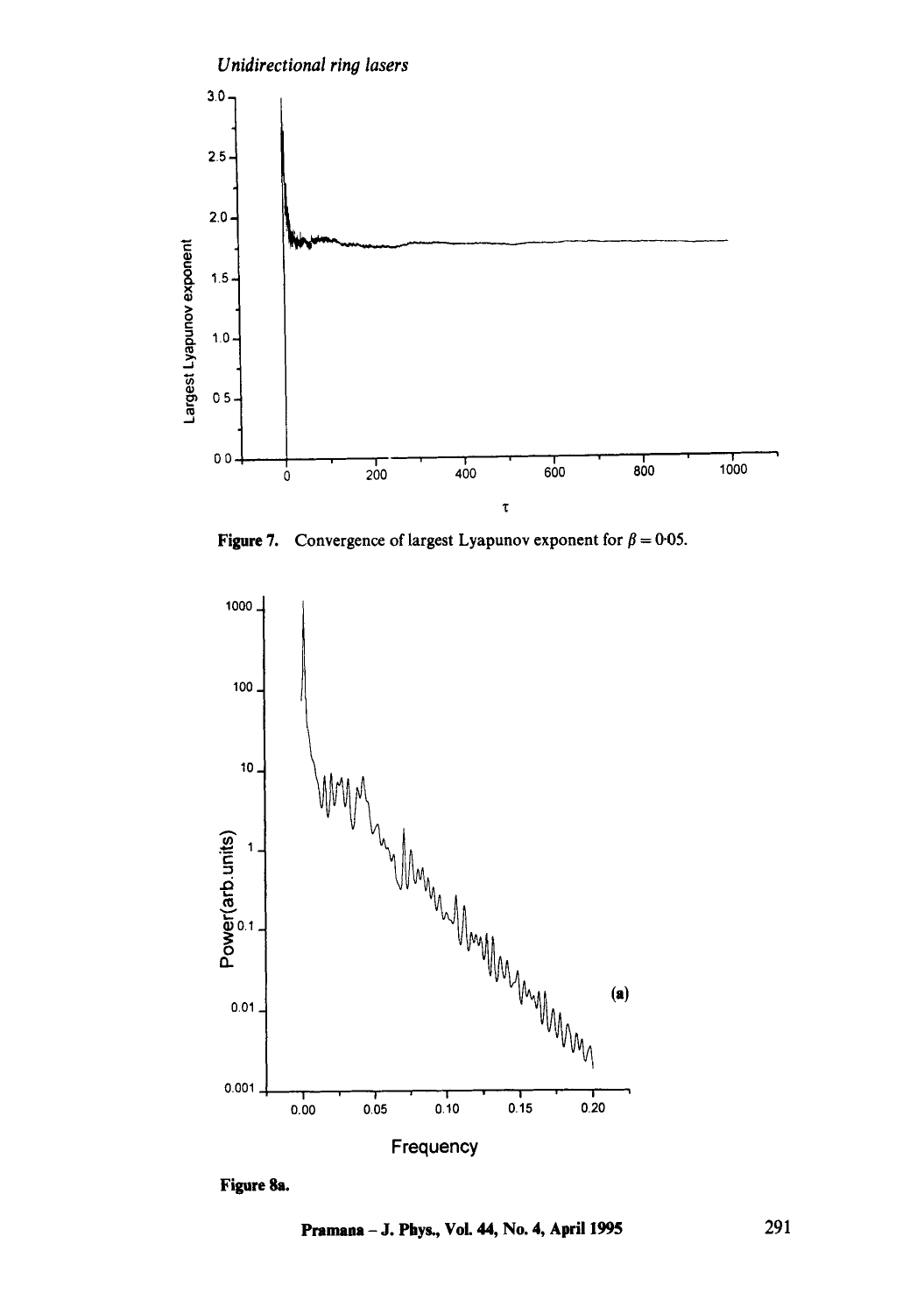

**Figure 8(b).** 

Figure 8. Power spectrum for (a)  $\beta = 0.05$  and (b)  $\beta = 0.069$ . Other parameters are as in figure 1.

dynamics we have also produced the curves for  $\beta = 0.069$ . It is clear from figures 6a-c that the temporal dynamics is periodic for  $\beta = 0.069$ . We have also investigated the effect of negative values of coupling. Negative coupling has a stabilizing effect on the system and all the lasers after some relaxation oscillations settle down to the steady state values.

In order to have a convincing evidence of the chaotic behaviour of the system for example, for  $\beta = 0.05$  we calculated the largest Lyapunov exponent. The results are shown in figure 7 which demonstrates the convergence of the largest exponent to the value 1.74. The positive character of the largest Lyapunov exponent is a convincing proof of the chaotic dynamical behaviour of a system for  $\beta = 0.05$ . We have also calculated the power spectra by maximum entropy method [10] corresponding to the chaotic and the regular attractor in the positive Nyquist interval. The results corresponding to the chaotic (regular) attractor of figure 5 (figure 6) are shown in figure 8a (figure 8b). The broad band features in the chaotic case (figure 8a) are easily distinguished from the spiked ones (figure 8b) corresponding to the regular dynamics.

In conclusion, we have carried out a detailed investigation of three coupled identical ring lasers. We have shown that though the individual isolated lasers are incapable of exhibiting chaotic dynamics, the same is possible in the coupled system. With proper